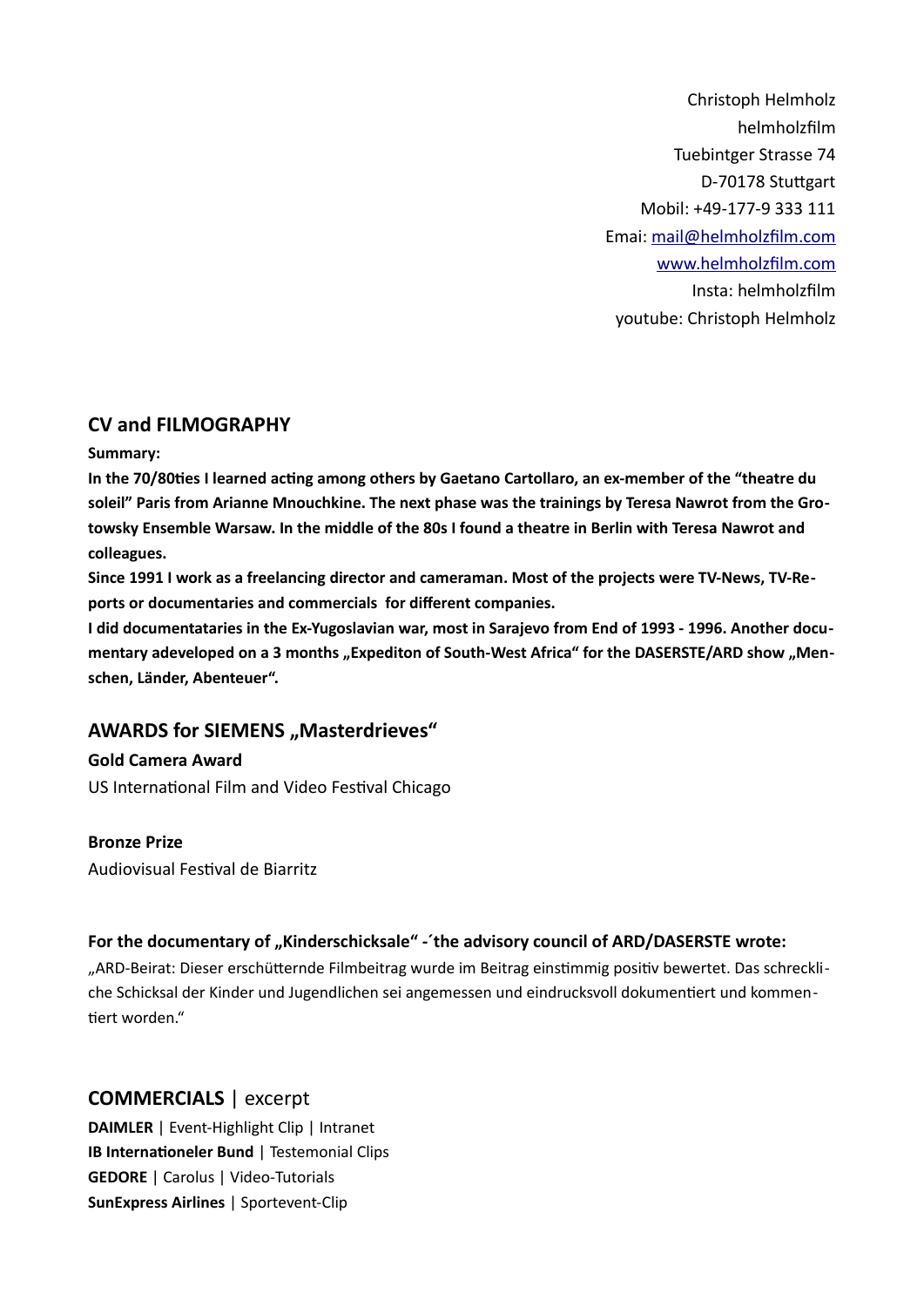**Villeroy & Boch** & **BURGBAD BioRegio Stern acad-group** | Imagefilm Prototyping **IST Studieninstitut**| Life-Stream **NORDINKRAFT AG** | Video-Tutorials **SEFAR Suiss** | Documentation Concept **Prettl Group** BERNAL & ENDRESS POWER GENERATOR **SIEMENS** | Promotion Clip **HITACHI** | Product Video & Event Concept **Fujisawa** | Event-Documentation **WERBAS AG** | CEO-Imagefilm & Documentation **SIEMENS-LOTUS** | Event Documentation **AIRDATA** | Video Tutorial **Big Blue Jeans** | Cinema Commercial 35mm Animation **EBERSPÄCHER** independent car heater **Landeswasserversorgung** Baden-Württemberg | Image **Rheinisches Landesmuseum** (underwater archeology) **Zweirad Museum Neckarsulm** (about bike advertisements in the 50s)

## **EVENTS | Concepts & Stage Director | excerpt**

#### **BMW Production Presentation & art-Event**

Stage Director

## **BMW International AK - Conference 2011**

Stage Director | Agency: Neumann & Müller

#### **Fujifilm CeBit**

Concept Adaptation for Germany

# Stage Director

# **TELEKOM & T-Mobil CeBit**

Stage Director for the Live Show

Agency: TC-Studios

## **HITACHI CeBit**

Concept of the Live Show & Stage Director

#### Agency: rsk-group

## **FUJISAWA München** Product presentation

Stage Director

#### **SIEMENS Stockholder Meeting**

2002 Olympic Hall Munich

Stage Director | Agency: Neumann & Müller

#### **KONAMI Games Convention Leipzig**

Stage Director

**Agency: TC-Studios**

# **TV PRODUCTIONS | excerpt**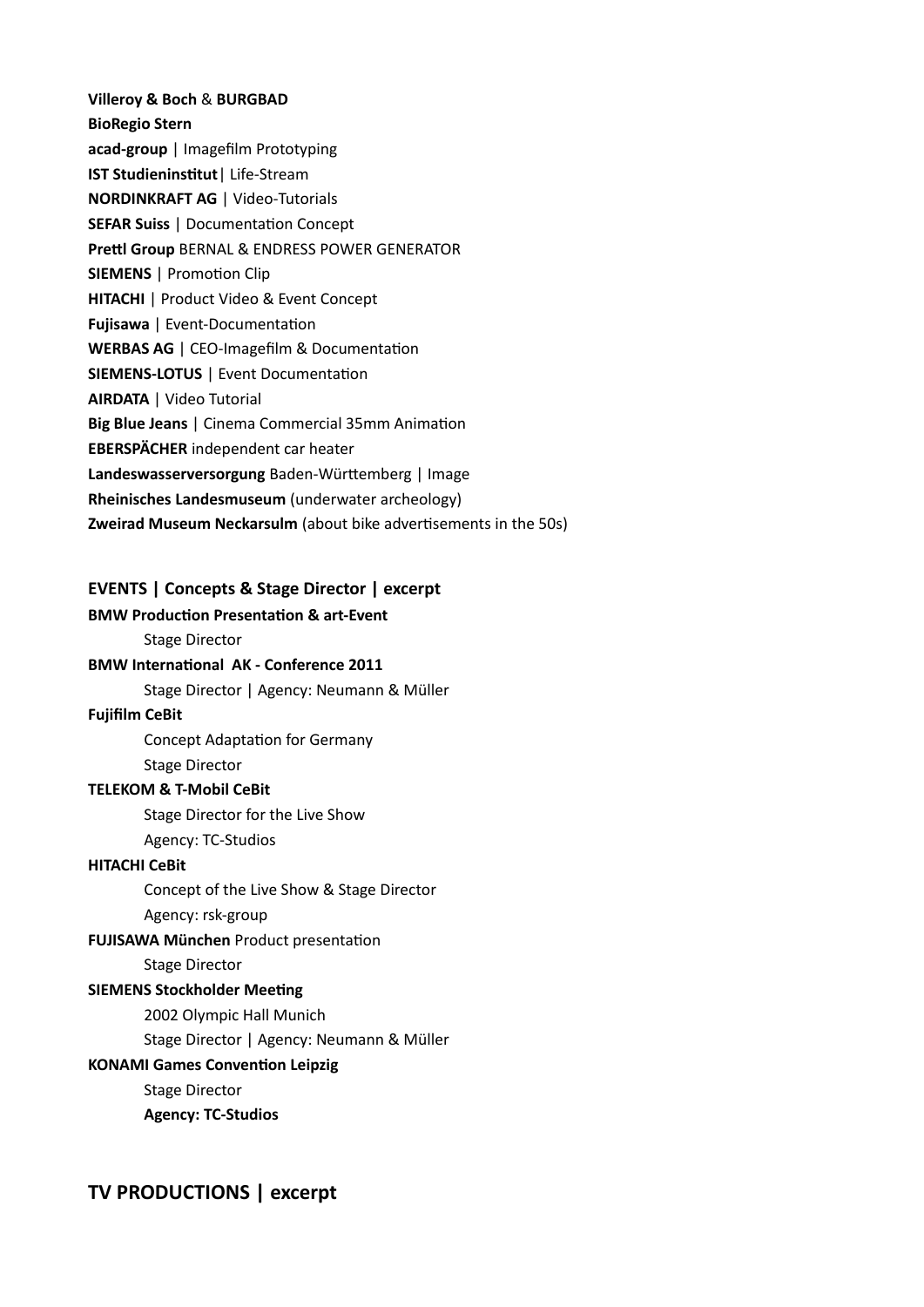**Daily Zoo Docu** Author for a Daily Zoo Docu ARD/DASERST

around over 300 Serials (Duration 2-3 years)

### **North-West Africa Expedition 1994/95**

Documentary for the ARD/DASERSTE (3months documentary)

**ARD-Exklusiv -** TV-Feature about handicaped children & youth from North Bosnia, Ex-Yugoslavia War. The Documentation with the statement of the ARD-Beirat of the beginning.

### **ARD/SWR3 Landesschau unterwegs**

30 minutes Documentation about a man who dreamed to fly with bicycle power shooted on 16mm Film

# **ART PROJECTS**

# **"Remembering Shadows"** Media-Performance in the Performance Hotel von Byung Chul Kim and the Kunsthalle Baden-Baden

## **DOGNBONEtv & KunstTour-Blog**

Report about the 10th-.Street-Music-Festival Ludwigsburg

## **ARTUS Contemporary Arts Studio Budapest**

Dance Video with Csilla Nagy, Contemporary Dancer.

## **Performanceexpress Saarbrücken – Metz**

**AUSGANG CITY / AUFGANG NORD** 

Interactive Video-Performance about TRAVELLING

# **Württembergischen Kunstverein Stuttgart**

Art-Video for the 10th Jubilee of CAMP09 International Festival for Sound- and Lightart.

## **DAVID – DAnce-VIDeo Project**

Dance Videos with Csilla Nagy, Contemporary Dancer & Choreographer Budapest sponored by the Ministry of Culture Hungary

## **Beirut ART-Encounter**

**North-Lebanon, Tripoli - an interdiscipline Art-Project with Artist of Lebanon & Germany sponsored by the** Goethe Institut Lebanon.

## **Beirut "HipHop for Peace"**

Concept & Realisation with the Support of the NGO Permanent Peace Movement, sponsored by USAID & Goethe Institut Lebanon.

# **GUEST LECTURER**

2000-2009 **Cooperative State University Ravensburg Media Education for** BWL for Communication and New Media **2010-2021 Cooperative State University Heidenheim Media education for social** pedagogic students. **2010 - 2016 Football Fan Project** in cooperation with the Police Department Ulm for Prevention | 1. Football Club Heidenheim | Cooperative State University Heidenheim